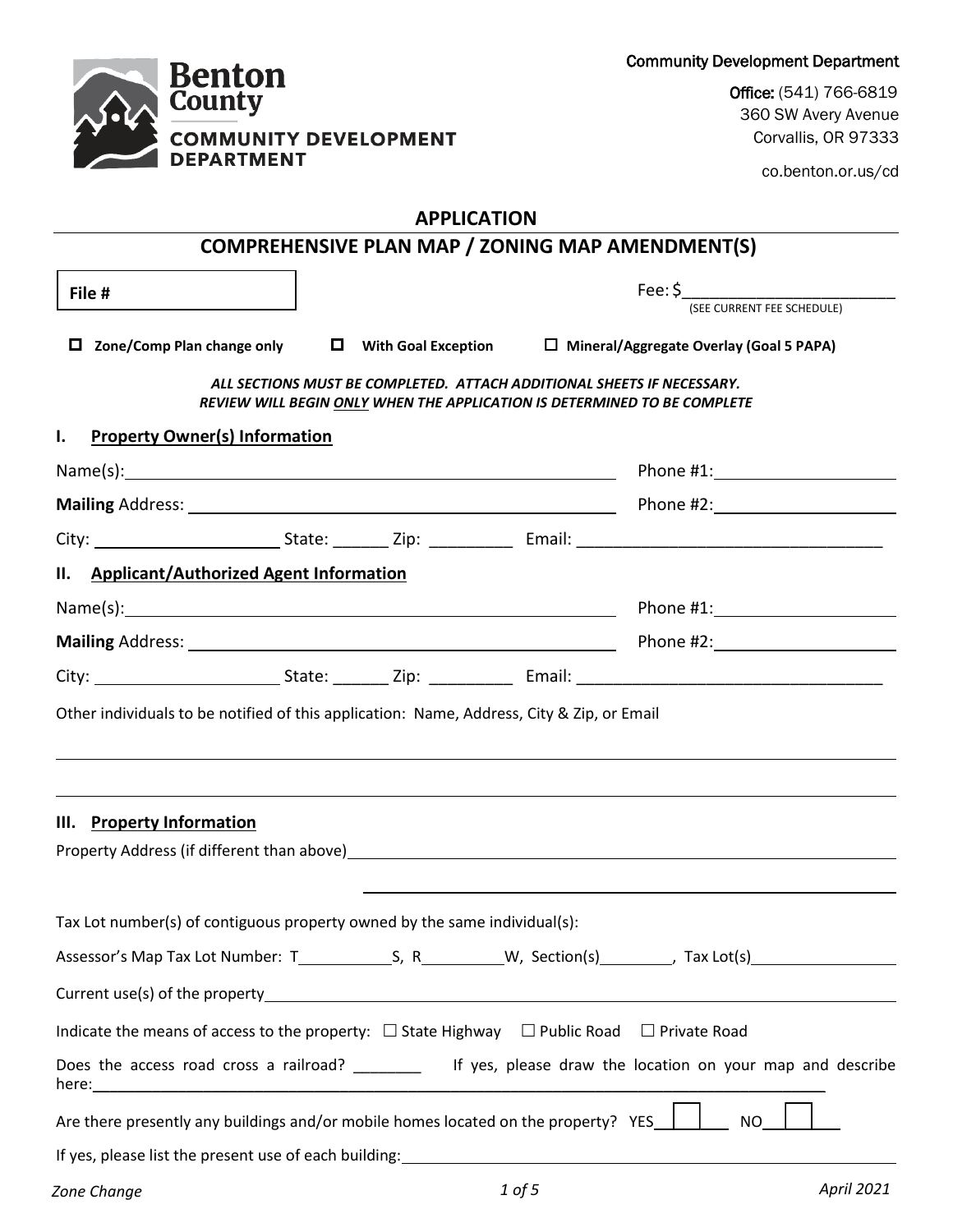| Is there a septic system on the property: $YES$ $100$ $100$ When was it installed?                              |  |  |  |  |
|-----------------------------------------------------------------------------------------------------------------|--|--|--|--|
|                                                                                                                 |  |  |  |  |
| Other Chinagon Please provide well log, water quality test, and septic records information.                     |  |  |  |  |
| Indicate the Urban Growth or Plan Review Area in which the property is located: ____________________            |  |  |  |  |
| Corvallis UG________ PR_______; N. Albany UG_________ PR_______; Philomath UG________ PR___________             |  |  |  |  |
| Adair UG_______ PR_______ Monroe UG________ PR________.                                                         |  |  |  |  |
| Indicate any similar uses to the requested use that are located nearby, and the distance to each:               |  |  |  |  |
|                                                                                                                 |  |  |  |  |
| <b>IV.</b> Request Summary (Example: "Conditional Use approval to operate a commercial kennel in the RR Zone.") |  |  |  |  |
|                                                                                                                 |  |  |  |  |

**V. Attached Documentation:** With all land use applications, the "burden of proof" is on the applicant. It is important that you provide **ALL** the information listed on the following pages at the time you submit your application. The processing of your application does not begin until the application is determined to be complete.

**\_\_\_\_\_\_\_\_\_\_\_\_\_\_\_\_\_\_\_\_\_\_\_\_\_\_\_\_\_\_\_\_\_\_\_\_\_\_\_\_\_\_\_\_\_\_\_\_\_\_\_\_\_\_\_\_\_\_\_\_\_\_\_\_\_\_\_\_\_\_\_\_\_\_\_\_\_\_\_\_\_\_\_\_\_\_\_\_\_\_**

#### **Attachments**

- 1. A detailed scale drawing or map identifying all existing and proposed locations of roads, power lines, phone lines, septic system(s), well(s), utilities, easements, structures, driveways, pedestrian walks, off street parking and loading and landscape areas.
- 2. One copy of deed(s) or other proof of property ownership for the subject property.
- 3. A completed copy of the attached Criteria Set I, below (all applications need to address these criteria).
- 4. If an Exception to a Statewide Goal is necessary, a completed copy of the appropriate Criteria Set II, below.

### **ATTACHMENT (Criteria - Set I)**

| Benton County Development Code | Applicant                 |
|--------------------------------|---------------------------|
| Section 53.505 through 53.525  | Tax $Lot(s)$              |
|                                | Proposed Plan Designation |
|                                | Proposed Zone             |

### Criteria - Zone Change / Comprehensive Plan Amendment All applications need to address these criteria:

- 1. Please list any policies within the Benton County Comprehensive Plan which support this application (indicate policy, chapter and page numbers).
- 2. Present findings, and information, for each of the following statements as it applies to the proposed plan or zone change: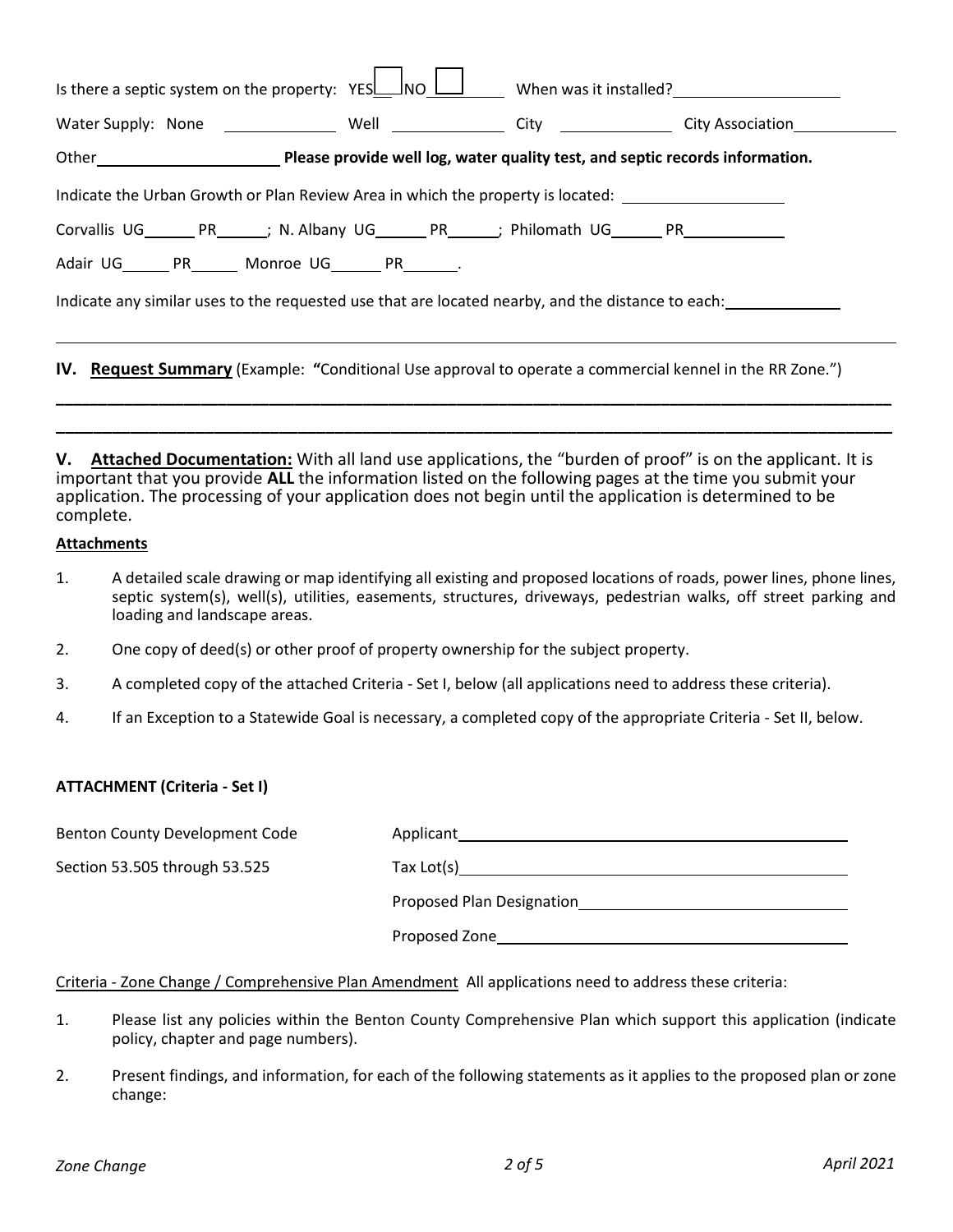a. The proposed plan designation and/or zone for the property is more appropriate than the current plan designation and/or zone when considering existing uses, changes in circumstances since the current designation was applied, or information that indicates that the current designation was not properly applied.

b. The area proposed for a change in plan designation and/or zone is more appropriate for the proposed designation than other locations in the community or County.

c. Identify all uses on area properties. Identify the proposed use on the subject property. Identify how any proposed conflicting use would have a minimal impact on area properties.

d. Adverse impacts upon the community or County would result if the uses permitted in the proposed zone change and/or plan designation were not permitted.

e. Any increased level of services which could be demanded as a result of the zone change and/or comprehensive plan map amendment can be made available to the area.

f. The proposed zone change and/or comprehensive plan map amendment is consistent with comprehensive plan policies.

g. The proposed comprehensive plan map amendment and/or zone change is consistent with Statewide Planning Goals.

### **ATTACHMENT (Criteria - Set II)**

| Benton County Development Code | Applicant                                         |
|--------------------------------|---------------------------------------------------|
| Section 53.505 through 53.525  | $\text{Tax Lot(s)} \qquad \qquad \text{________}$ |
|                                | Proposed Plan Designation                         |
|                                | Proposed Zone                                     |
|                                |                                                   |

#### Criteria - Plan Amendment/Zone Change - Goal Exception

One of the following three sets of Exceptions criteria must be addressed if the proposed Plan Map change requires an Exception to one or more of the Statewide Goals. Please provide attached information that shows that all of the standards of 1, 2, or 3 have been met.

1. For a "Developed" Exception, the following applies (OAR 660-04-025):

- A. Findings must demonstrate that land is already physically developed to the extent that it is no longer available for uses allowed by the applicable Goal.
- B. Findings must show:
	- 1) Exact nature and extent of area;
	- 2) Extent and location of existing physical development;
	- 3) Uses allowed by a Goal to which an exception is being taken shall not be used to justify an exception as "physically developed".
- 2.\_\_\_ For a "Committed" Exception, the following applies (OAR 660-04-028):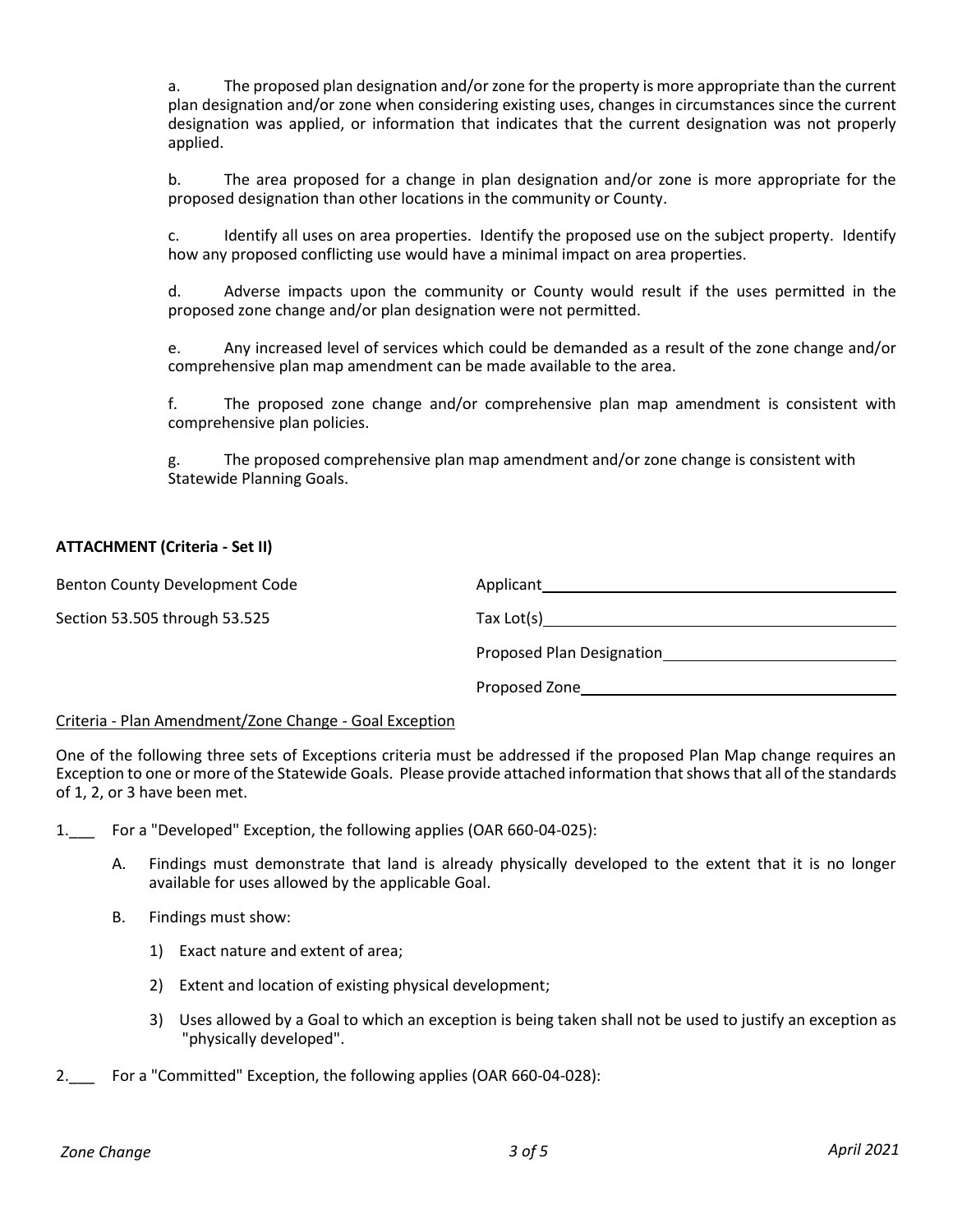- A. An exception is justified under this category when "land subject to the exception is irrevocably committed to uses not allowed by the applicable Goal because existing adjacent uses and other relevant factors make uses allowed by the applicable Goals impracticable."
- B. Findings must address:
	- 1) Existing adjacent uses;
	- 2) Public facilities and services;
	- 3) Parcel size and ownership patterns;
		- i) This must include an analysis of how existing parcel sizes came about. Past land divisions made without application of the Goals do not in themselves demonstrate irrevocable commitment--the County must also show some other type of development to justify commitment.
		- ii) Parcels created under the Goals cannot be used to justify commitment.
		- iii) Differing contiguous parcels under one ownership must be considered as one parcel.
		- iv) Small parcels alone do not justify commitment--parcels must be clustered in a large group and at least partially developed to justify commitment.
	- 4) Neighborhood and regional characteristics;
	- 5) Natural boundaries or other buffers separating the exception area from adjacent resource land;
	- 6) Physical development (structures, facilities, etc.);
	- 7) Other relevant factors; and
	- 8) Facts must support a conclusion that it is "impracticable" to apply the Goal in a given situation or area.
- 3.\_\_\_ For a "Need" Exception, the following applies (OAR 660-04-022):
	- A. Reasons must justify why the state policy embodied in the applicable Goals should not apply.
	- B. It must be demonstrated that areas which do not require a new exception cannot reasonably accommodate the use. This requirement can be satisfied by broad review of similar uses.
	- C. The economic, social, environmental and energy consequences resulting from the use must be shown to be not significantly more adverse then would result from the same proposal being located in another area requiring an exception.
	- D. The proposed uses must be shown to be compatible with other adjacent uses or can be so rendered.
	- E. Reasons showing a need for rural residential land cannot be based on market demand; and a strong connection must exist between the subject area and "existing or planned rural industrial, commercial or other economic activity."